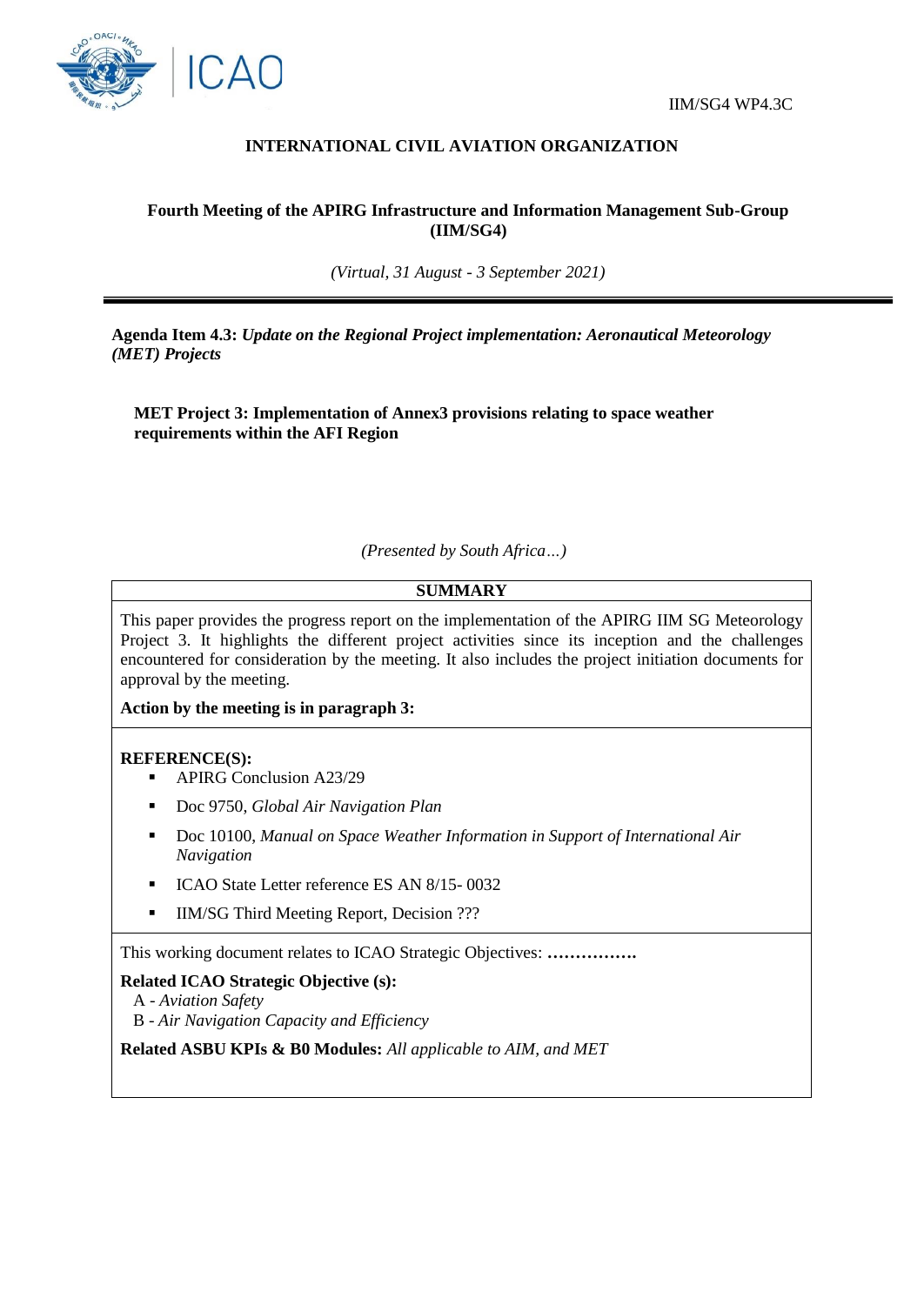### **1. INTRODUCTION**

**1.1** The Africa-Indian Ocean (AFI) Planning and Implementation Regional Group (APIRG) during its twenty-third meeting (APIRG23), agreed on the establishment of a new space weather project on meteorology under its Information and Infrastructure Management Sub-Group **(**IIMSG). The main objectives of the Project being:

- a) to assist AFI States with the development of action plans for the implementation of Annex 3 space weather requirements;
- b) To assist AFI States with implementing the requirements for the provision of space weather information services to support international air navigation in accordance with Annex 3;
- c) Create awareness on the space weather information requirement within the aviation sector in the AFI region.
- d) Engage with the States to ensure government support for the provision of space weather for the safety of aircraft operations.
- 1.2 South Africa was nominated as the Project-Team Coordinator (PTC) and additionally as the designated Regional Space Weather Centre (*through the South African National Space Agency -SANSA*). The Secretariat submitted SL Ref: ES AN 8/15 -0032 dated 4 February 2021 requesting for nominations for Team Members for MET Project 3. The list of experts nominated by the AFI States is contained in Appendix A to this Paper.
- 1.3 Since the inception of the project in February 2021, three virtual meetings were conducted to address the Project objectives and tasks. The frequency of meetings is included in the Project's Terms of References contained in Appendix B to this Paper.
- The details of the deliberations during the Project meetings and the challenges faced are contained in Section 2 of this Paper.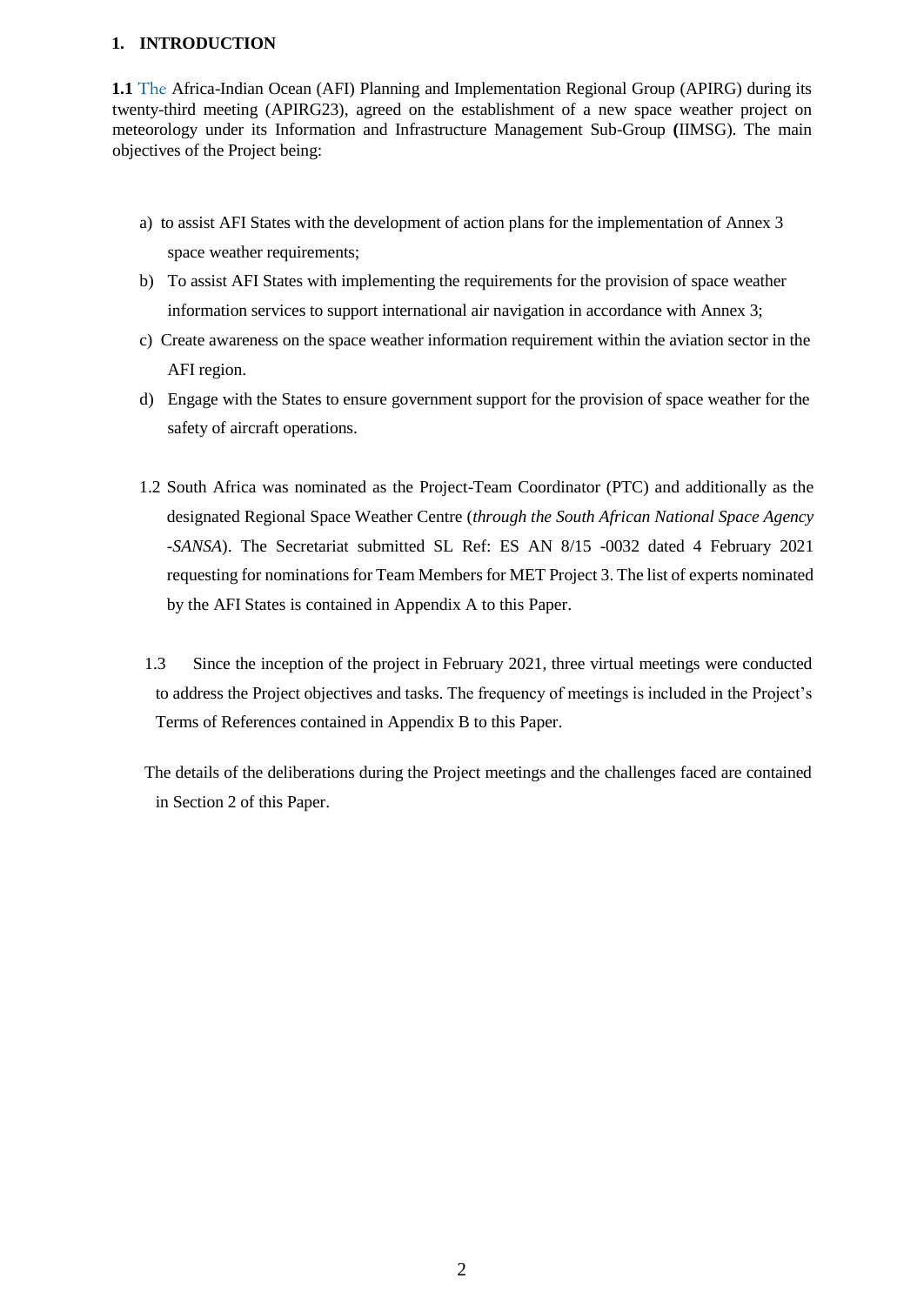## **2 DISCUSSIONS**

The first meeting of Met Project 3 was held on xx March 2021 and a summary of the activities of the Project is provided in the below:

# *Outcomes of MET Project 3 meetings and activities*

2.1 The meeting may recall that Conclusions 23/29 and 23/30 of the IIM SG/3 proposed the establishment of the Regional Space weather Project and called for the development of action plans for the implementation of space weather requirements. The Project would effectively provide assistance to the States with the implementation of the ICAO Annex 3 requirements for the provision of space weather. In this regard, the MET Project 3 has undertaken several activities as part of the implementation of its tasks as shown in the table below.

| NO               | <b>TASK</b>           | <b>RESPONSIBLE</b> | <b>PLANNED</b>   | <b>COMMENTS/STATUS</b>             |
|------------------|-----------------------|--------------------|------------------|------------------------------------|
|                  |                       | <b>PERSON</b>      | <b>DATE</b>      |                                    |
| 1.               | Development of the    | South Africa (PTC) | Xxx Dec 2020     | Completed-South Africa             |
|                  | Project initiation    |                    |                  | submitted the initial project      |
|                  | documents             |                    |                  | initiation documents to the        |
|                  |                       |                    |                  | Secretariat on xxxx Dec 2020       |
| 2.               | Project Team          | PTC and Team       | Ongoing          | Project had conducted three        |
|                  | activities            | <b>Members</b>     |                  | virtual meetings since the         |
|                  |                       |                    |                  | inception of the project           |
| 3.               | Project Initiation    | PTC and team       | 29 March         | Completed-The documents            |
|                  | Documents (Terms      | <b>Members</b>     | 2021             | developed by South Africa          |
|                  | of Reference and      |                    |                  | (PTC) were discussed by the        |
|                  | Project, scope,       |                    |                  | Project and submitted for the      |
|                  | objectives, tasks     |                    |                  | IIMSG/4 meeting to approve         |
|                  |                       |                    |                  | these documents                    |
| $\overline{4}$ . | Project questionnaire | PTC and Team       | 21 May 2021      | Completed-the Project              |
|                  |                       | Members            |                  | developed a questionnaire which    |
|                  |                       |                    |                  | was submitted to the Secretariat.  |
|                  |                       |                    |                  | (distributed to the States through |
|                  |                       |                    |                  | SL ESAN/815/15/0149 dated          |
|                  |                       |                    |                  | XXX)                               |
| 5.               | Raise awareness on    | PTC and Team       | <b>July 2021</b> | Workshop conducted for the AFI     |
|                  | space weather         | members            |                  | Region (28-29 July 2021            |
|                  | information           |                    |                  |                                    |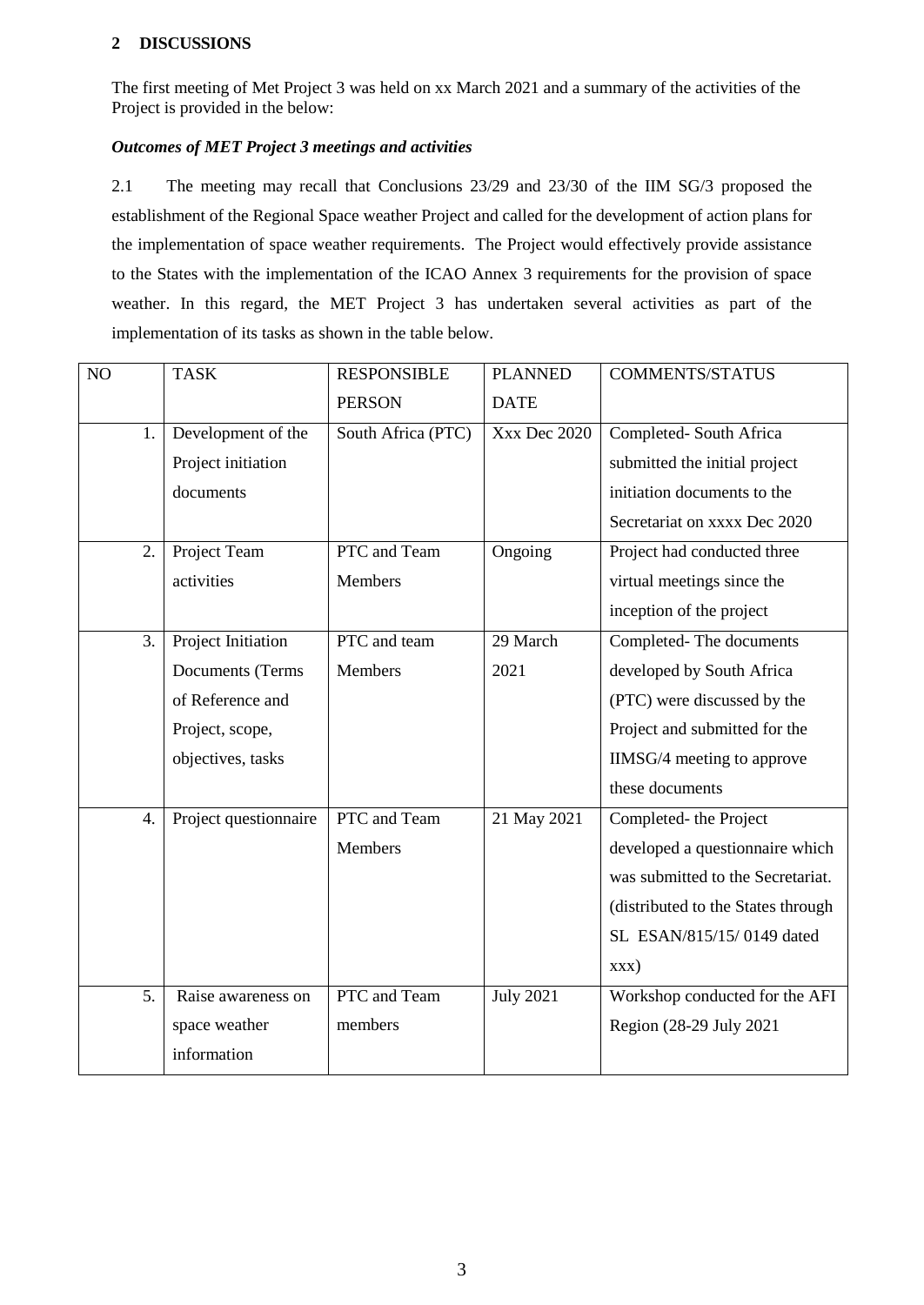#### *IIM SG Met Project 3 qquestionnaire*

2.2 The MET Project 3 team managed to prepare one questionnaire to AFI States for the development of action plans for the implementation of space weather requirements. Through the Secretariat, the Project managed to distribute this questionnaire which was also related to the readiness of Member States to implement the space weather requirements and to gauge the overall understanding and knowledge of the Annex 3 requirements that will come into effect by 05 November 2022. Additionally, the questionnaire assessed the readiness of States with regards to the related technological systems.

2.3 Only twelve (12) out of forty-eight (48) States responded to the survey. Based on the analysis of these 12 States:

- *2.3.1* a majority of States are aware of Amendment 78 to Annex 3 and the associated dates.
- *2.3.2* Half of the States are committed to support the provision of space weather information and they have nominated national agencies/organisation to assist with implementing the space weather requirements.
- *2.3.3* Half of the States have systems to receive the space weather advisory information and disseminate it in IWXXM GML.
- 2.3.4 Most of the States know that South Africa through SANSA<sup>1</sup> is the Regional Space Weather Centre designated by ICAO.
- *2.3.5* Most of the States have not assessed the risks that space weather poses to the local technological infrastructure.

2.4 Regarding the knowledge about the space weather impacts on the technological systems that are utilised by the aviation industry, a majority of AFI states are aware of the space weather impacts and in cases where there are knowledge gaps, the States are willing to receive training.

#### *Space Weather Training seminars/workshops*

2.5 In accordance with APIRG 23 Conclusion 23/30, the Secretariat, with the support of the designated Regional Space Weather Centre (SANSA), was tasked to take appropriate actions to assist States to meet the space weather implementation requirements. The meeting is invited to also recall Conclusion APIRG20/29 which called for the conduct of training/seminars/workshops on space weather in the AFI Region to increase knowledge and understanding of the ICAO Annex 3 space weather requirements.

1

<sup>&</sup>lt;sup>1</sup> South African National Space Agency